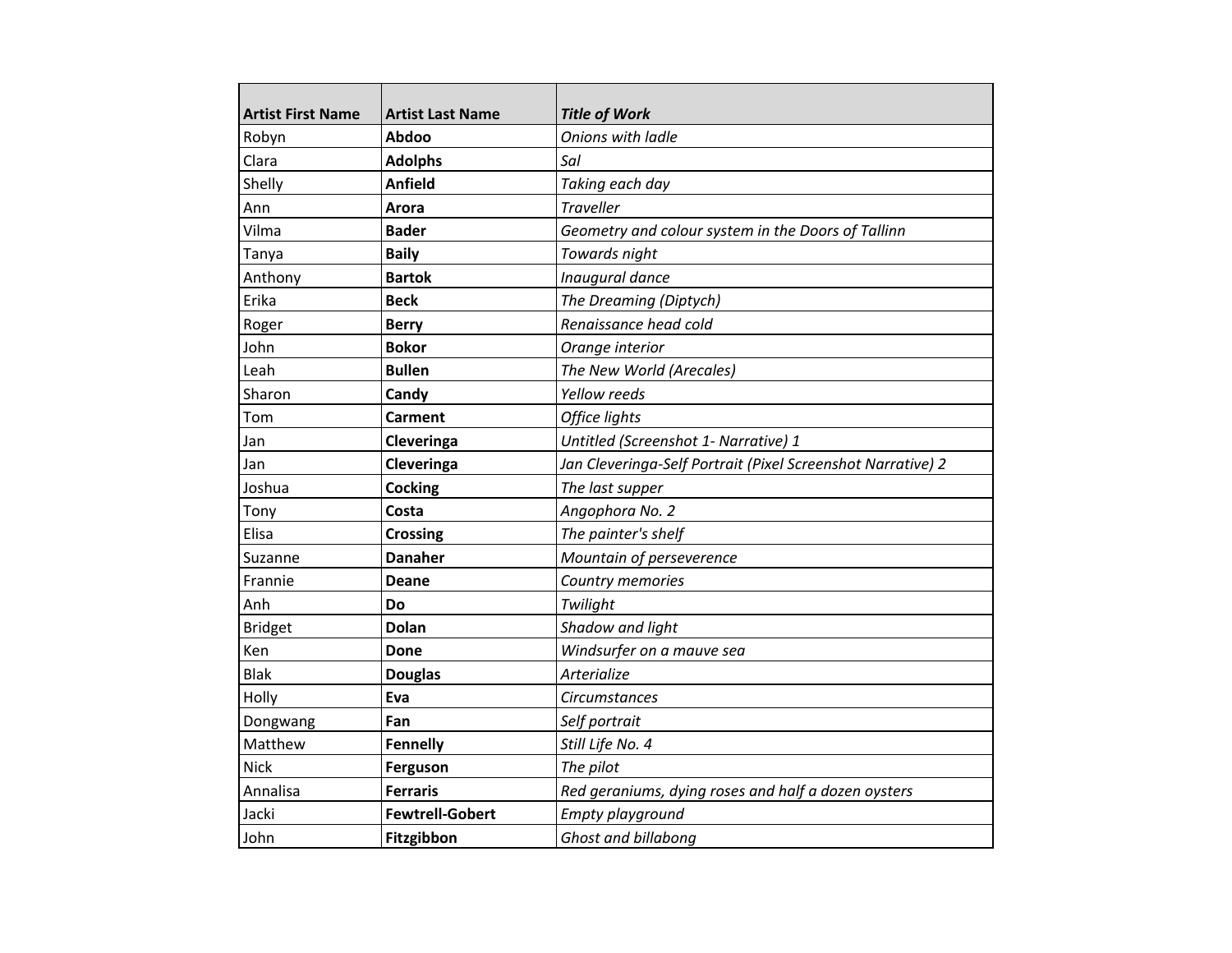| <b>Artist First Name</b> | <b>Artist Last Name</b>  | <b>Title of Work</b>                         |
|--------------------------|--------------------------|----------------------------------------------|
| Ashley                   | Frost                    | Tradies sublime                              |
| Amanda                   | <b>Fuller</b>            | Sopra e sotto, Narrabeen Lake NSW            |
| Keith                    | Fyfe                     | Whitegeographyblackhistory                   |
| Oscar                    | Garcia                   | <b>Beyond Satoyama</b>                       |
| Peter                    | Gardiner                 | <b>Black lung (Apostle)</b>                  |
| Peter                    | Godwin                   | The painter's table IV (with black truffles) |
| Linda                    | Gold                     | <b>Bondi to the Gap</b>                      |
| Eliza                    | Gosse                    | <b>Budgie smuggler</b>                       |
| Maria                    | Guthrie                  | Cockatoo Island - the shed                   |
| Sophie                   | <b>Hague</b>             | Cate                                         |
| Melissa                  | <b>Hartley</b>           | Intricate nature                             |
| Bernd                    | Heinrich                 | Flowing river                                |
| Niharika                 | <b>Hukku</b>             | Abbotsford                                   |
| Liuging                  | Jiang                    | Disabled bodies, abled spirits               |
| Alan                     | Jones                    | Painting 214 (Port Douglas)                  |
| Jumaadi                  | Jumaadi                  | Some kind of record                          |
| Martin                   | <b>King</b>              | Hoodwink, sentinel                           |
| Thomas                   | <b>Kuss</b>              | Bent                                         |
| Alexander                | Lavroff                  | Ode to Olley                                 |
| Regina                   | Law                      | Walking tha Larapinta 6                      |
| Dapeng                   | Liu                      | Ann, aged 6                                  |
| Victoria                 | Lobregat                 | <b>Bubblegum House</b>                       |
| Glenn                    | Locklee                  | Urban industrial fragments                   |
| Marie                    | <b>Mansfield</b>         | <b>Before</b>                                |
| Deborah                  | <b>Marks</b>             | <b>Displacement</b>                          |
| Teena                    | <b>McCarthy</b>          | Ophelia Wiimpitja Noongu                     |
| Helen                    | <b>McCarthy Tyalmuty</b> | My family's journey                          |
| Kevin                    | <b>McKay</b>             | Calooma                                      |
| Kate                     | <b>Nielsen</b>           | View from the gallery                        |
| Sally                    | O'Callaghan              | Manuka on a Saturday morning No. 9           |
| Jamie                    | <b>Preisz</b>            | Waangenga Blanco                             |